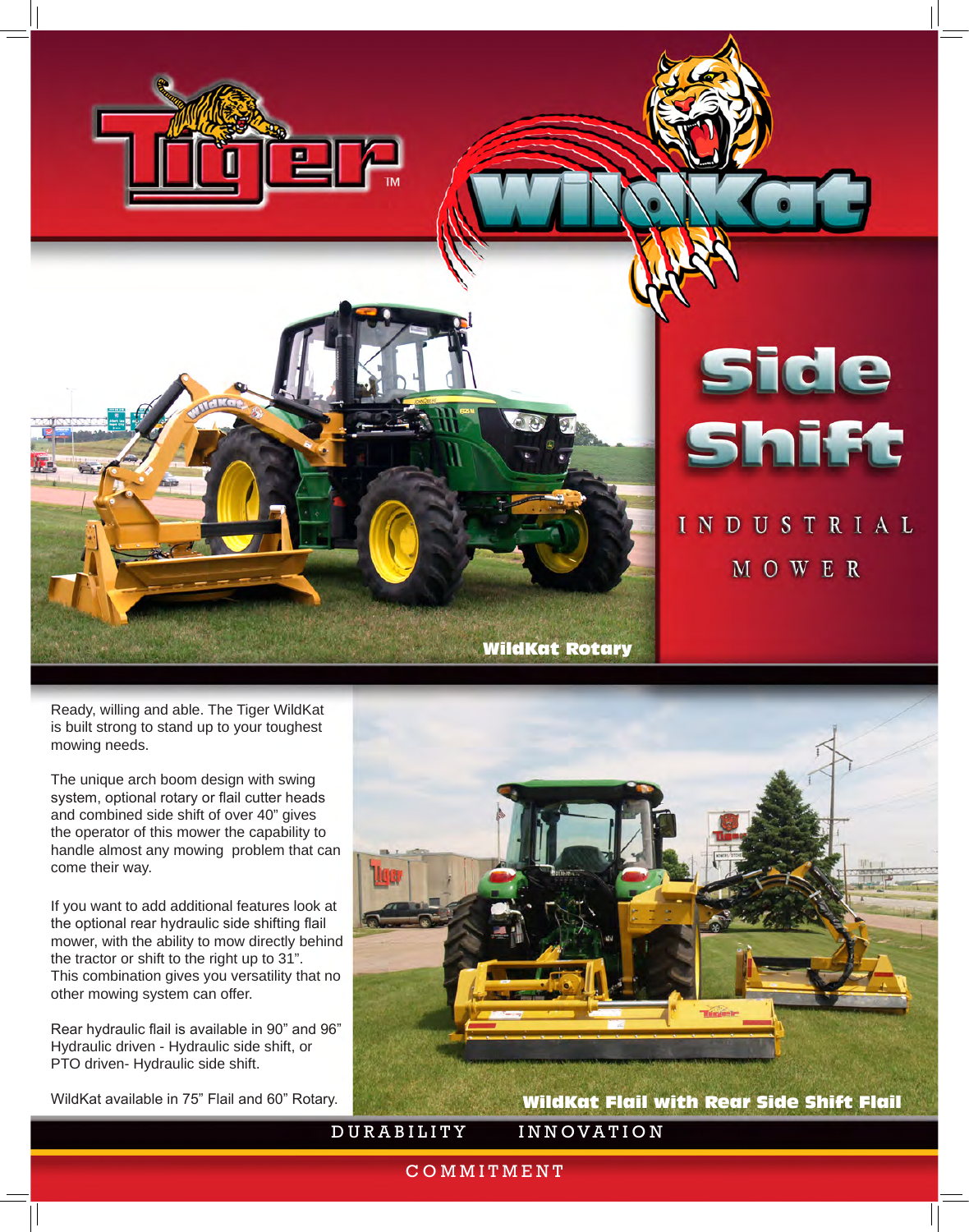

Ĩ

WildKat Flail

### • Arch design with Rear Stow system

- Hydraulic breakaway
- 41 inches of combined Side Shift capability.
- 30 inches of Hydraulic Side Shift
- 11 inches of Mechanical Side Shift





75" FLAIL 60" ROTARY



#### RAULICALLY DRIVEN DE SHIET EL FTS RIGHT 31' CH ELIMINATES PTO SHAFT AND **CREASES SIDE SHIFT**

Available in Super Duty Only

PTO DRIVEN **REAR SIDE SHIFT** HYDRAULICALLY SHIFTS RIGHT 23"

Less cost with No hydraulic lines.

Available in Super Duty and Extreme Duty

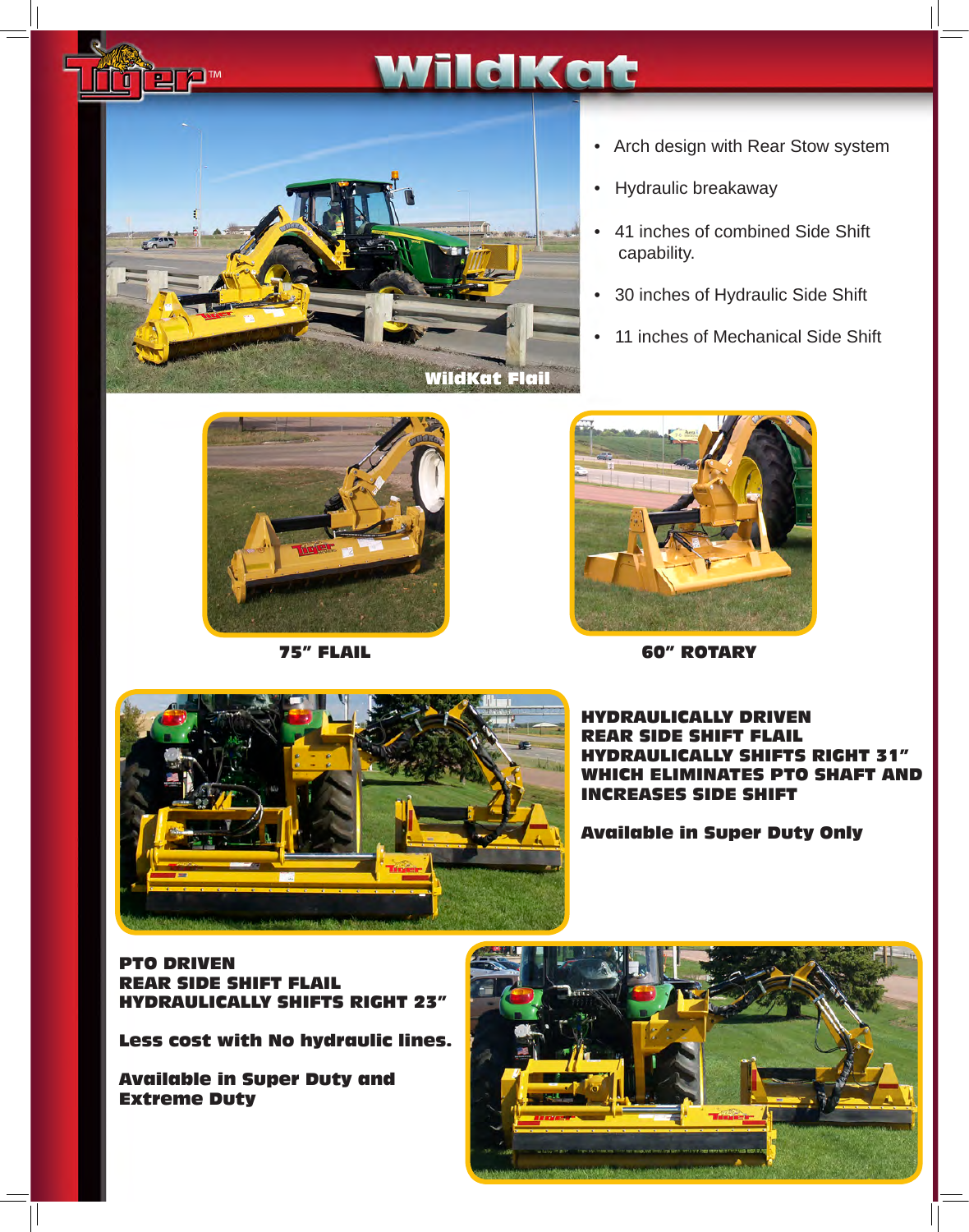## Modular Frame



Tiger has redesigned the mounting frame for several of our tractor assemblies in a new modular format. This unique design builds additional strength into the tractor framing system while providing interchangeability. Maximize your mowing potential with a Tiger modular frame, making the change from a side mower to a boom or from a boom to a side. Increase in flexibility and more mowing options are just a few of the reasons why Tiger's new modular frame is a must for your next tractor mowing system.





**\*** Additional hydraulic controls needed for interchangability.